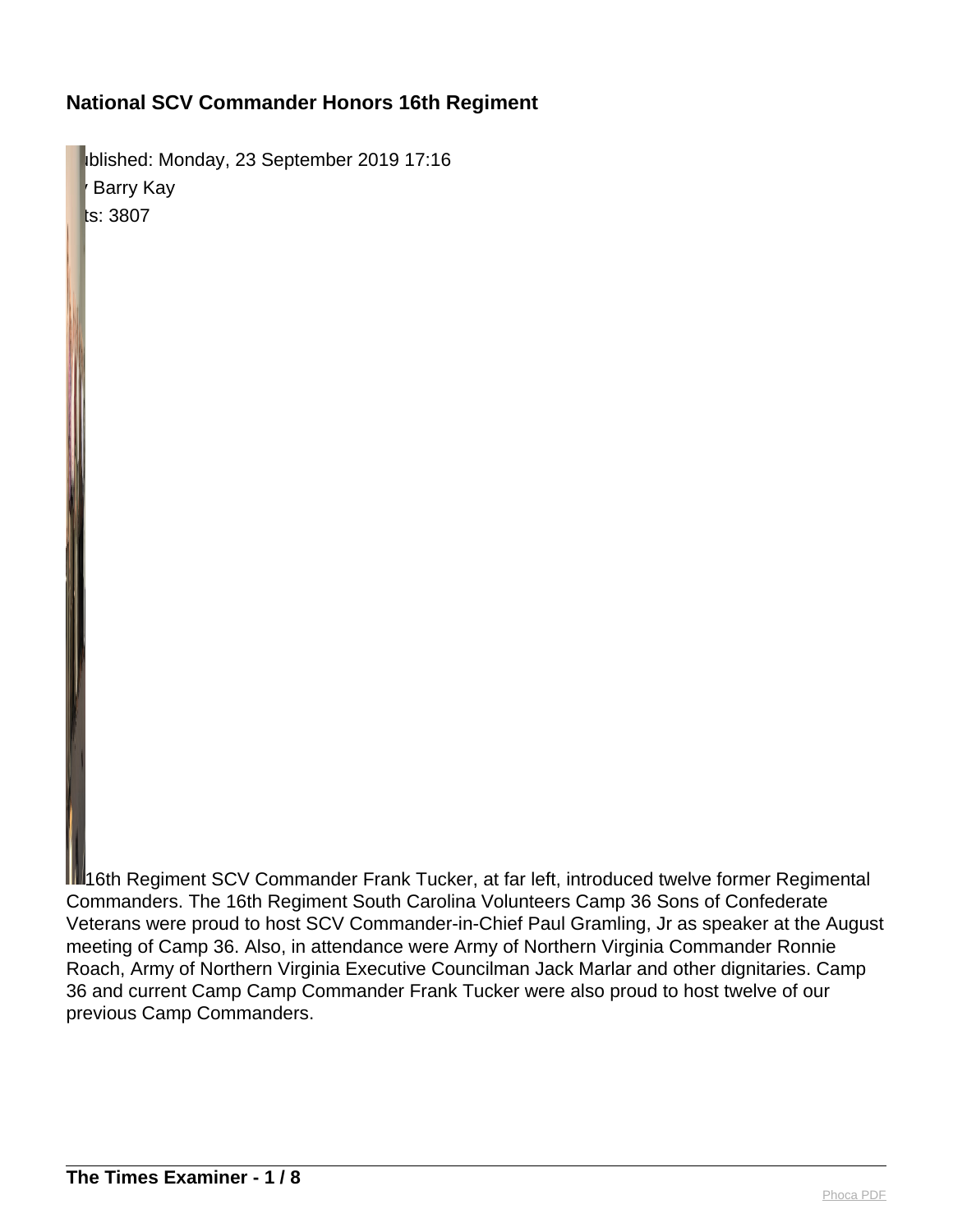Published: Monday, 23 Septen By Barry Kay Hits: 3807



Recipients of the Commander in Chief Award: Left to right – Terry Grissop, Terry Rude and Bob Dill.

Mr. Gramling and Mr. Roach presented well deserved awards to several in attendance at the meeting. Bob Dill, Dr. Terry Rude and Terry Grissop received the Commander in Chief Award. Mosie Marlar, Cheryl Rude, Gail Alexander, Pam Evans, Sally Wheeler, Lucille Sullivan, and Mary Tucker received the Ladies Appreciation Medals.

This was a very fine evening and Camp 36 was proud to not only host Commander Gramling and other distinguished dignitaries but to also honor our past as a camp as we build for the future and continue our work to defend the good name of the Confederate soldier.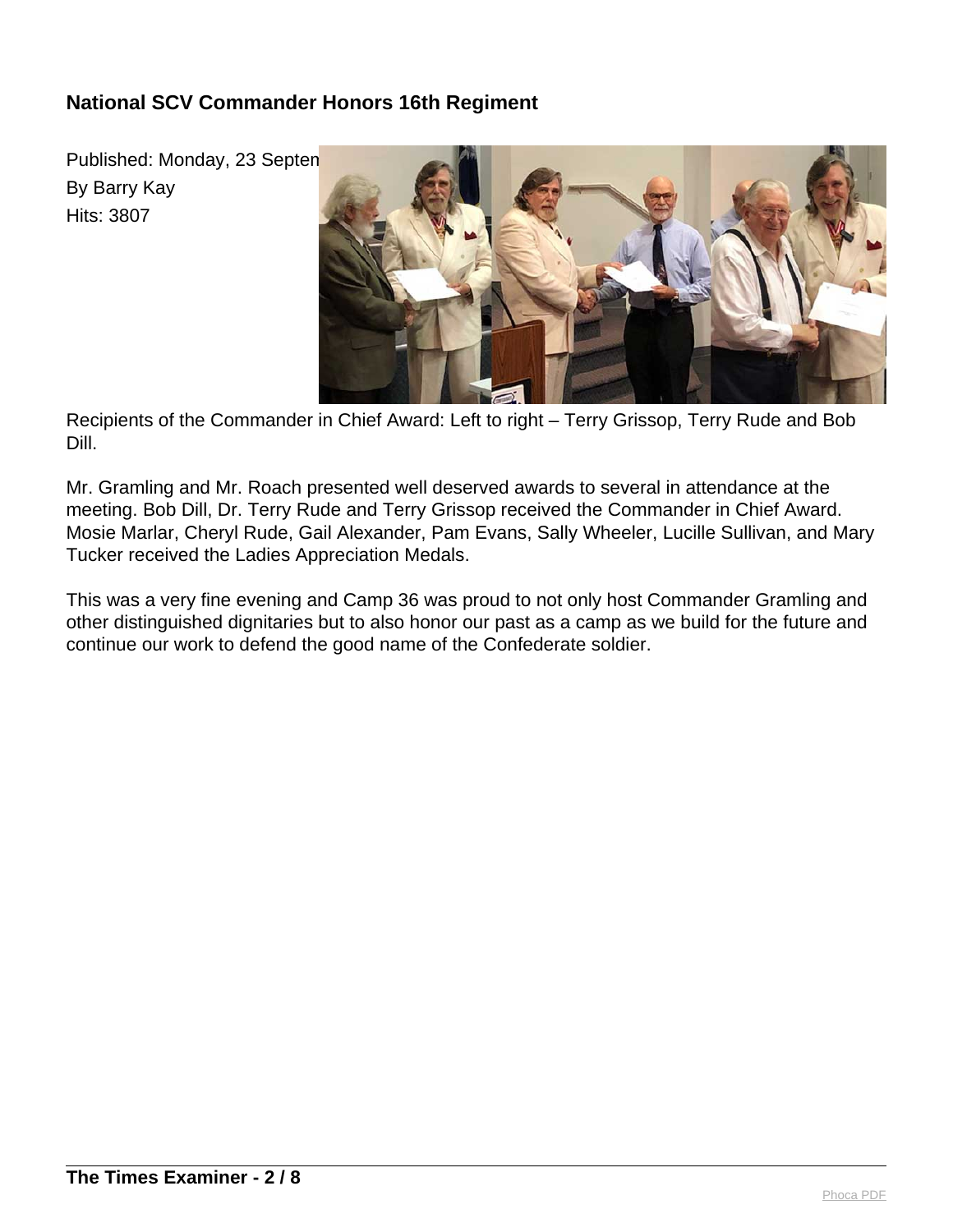

Salley Wheeler received the Ladies Appreciation Medal from the SCV Commander-in-Chief Paul Gramling, Jr.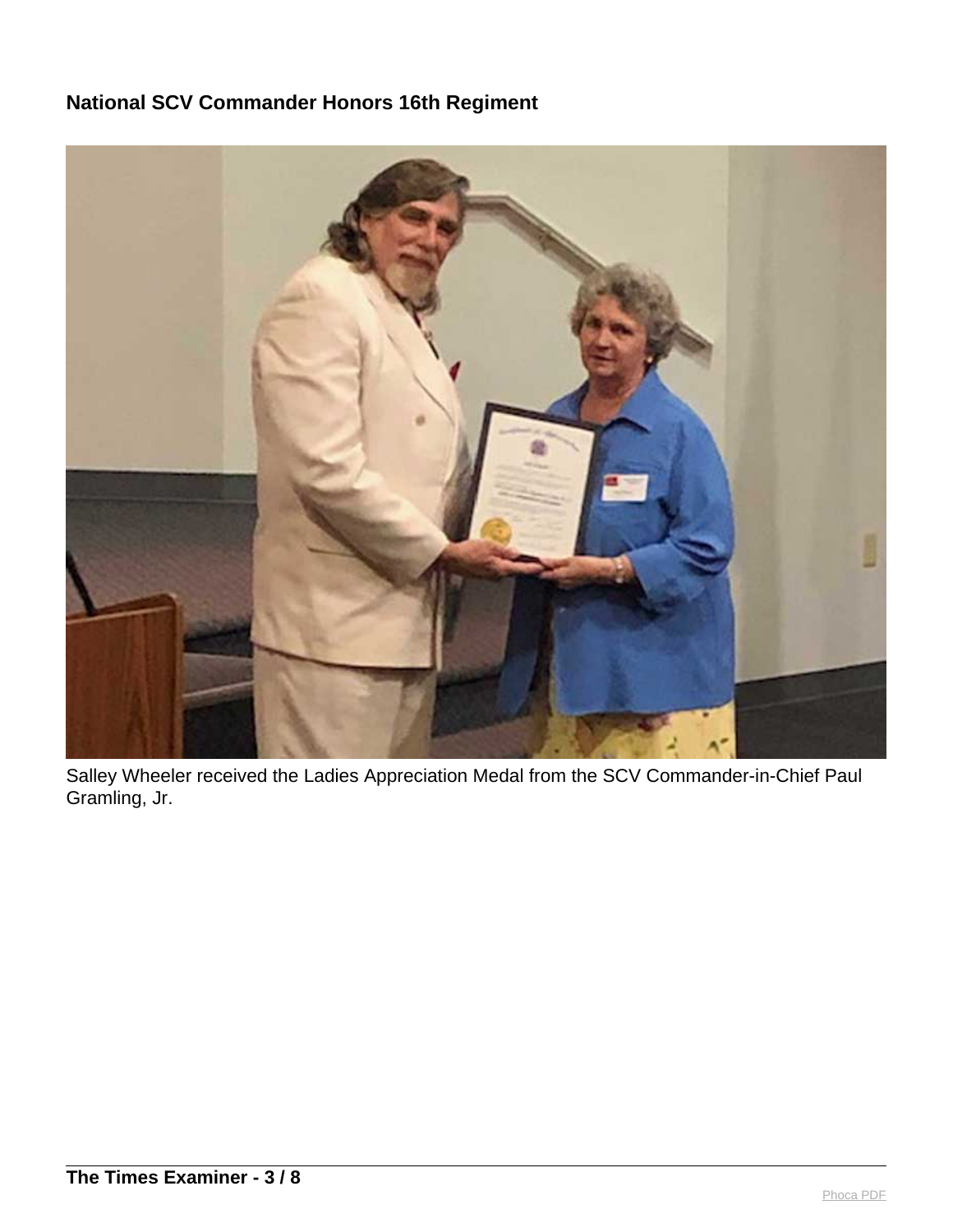

Lucille Sullivan received the Ladies Appreciation Medal from the SCV Commander-in-Chief Paul Gramling, Jr.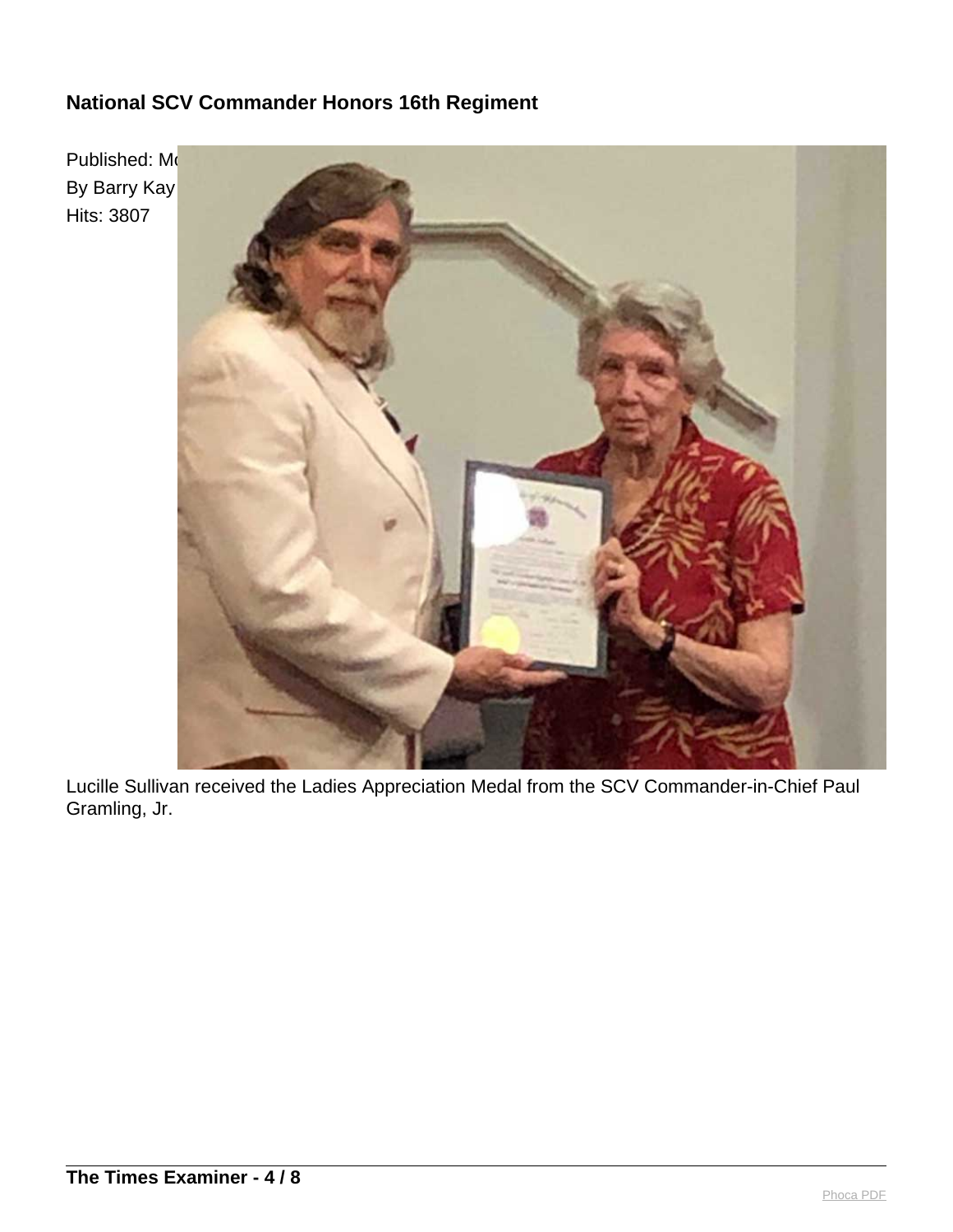

Mosie Marlar received the Ladies Appreciation Medal from the SCV Commander-in-Chief Paul Gramling, Jr.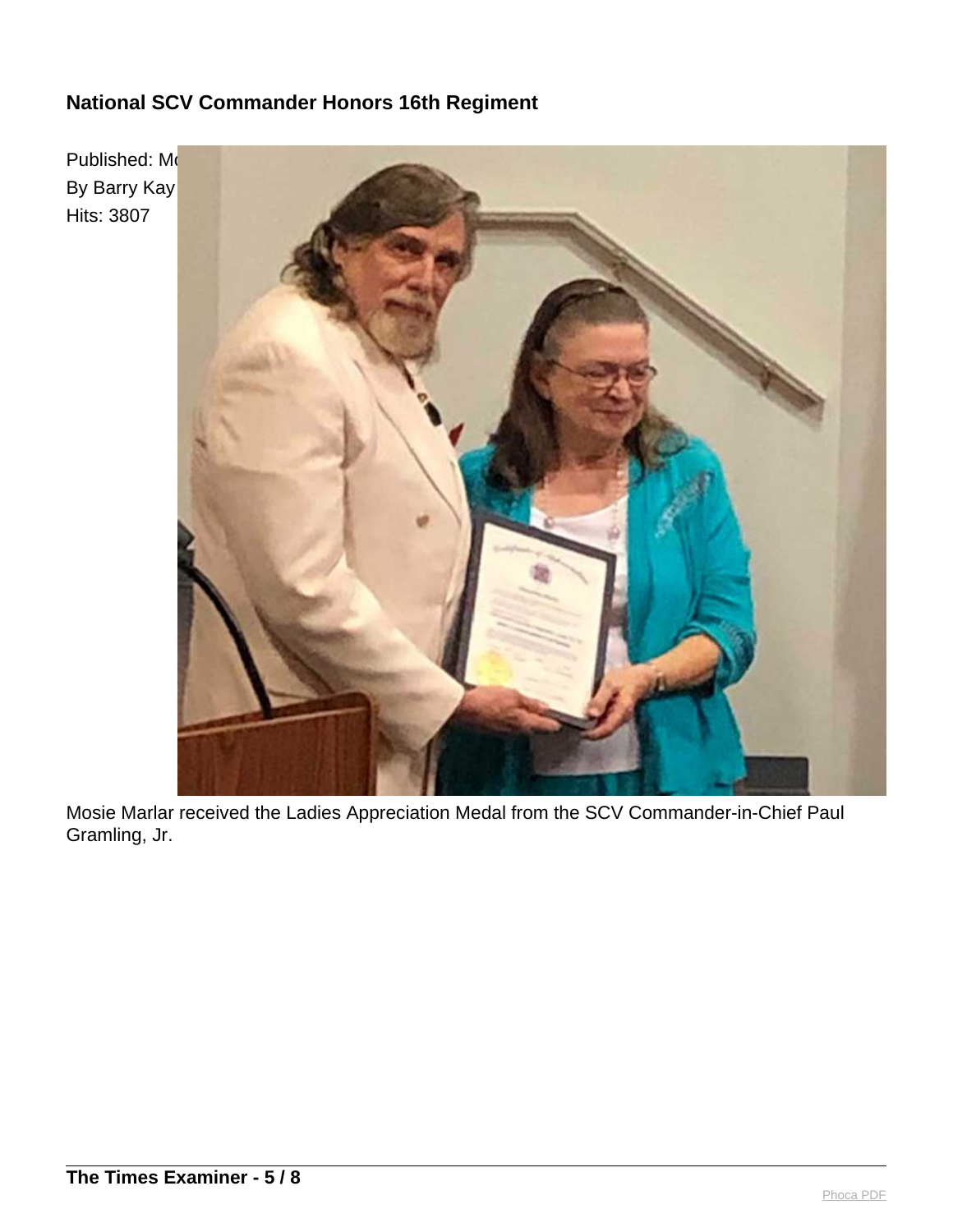

Cheryl Rude received the Ladies Appreciation Medal from the SCV Commander-in-Chief Paul Gramling, Jr.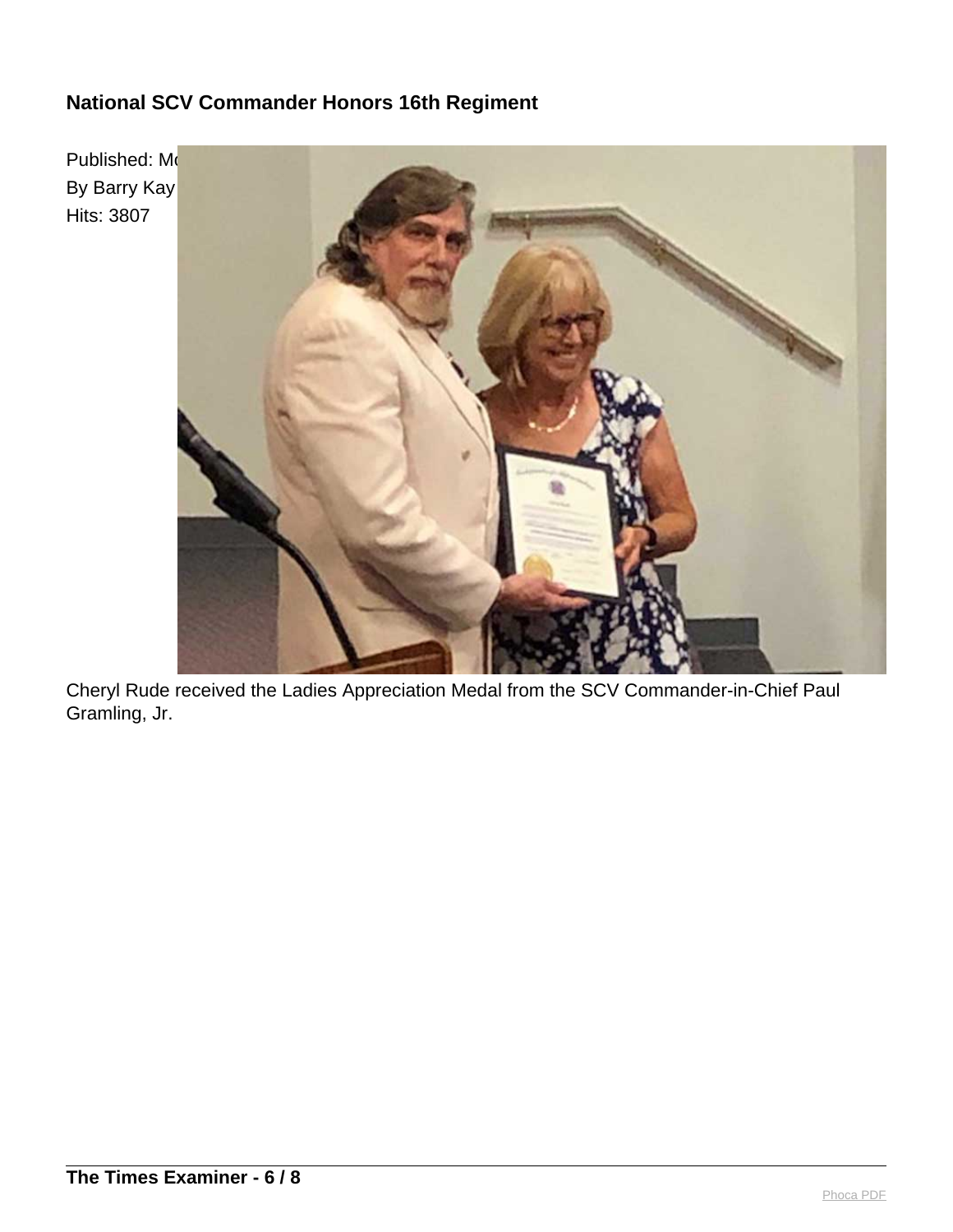

Pam Evans received the Ladies Appreciation Medal from the SCV Commander-in-Chief Paul Gramling, Jr.